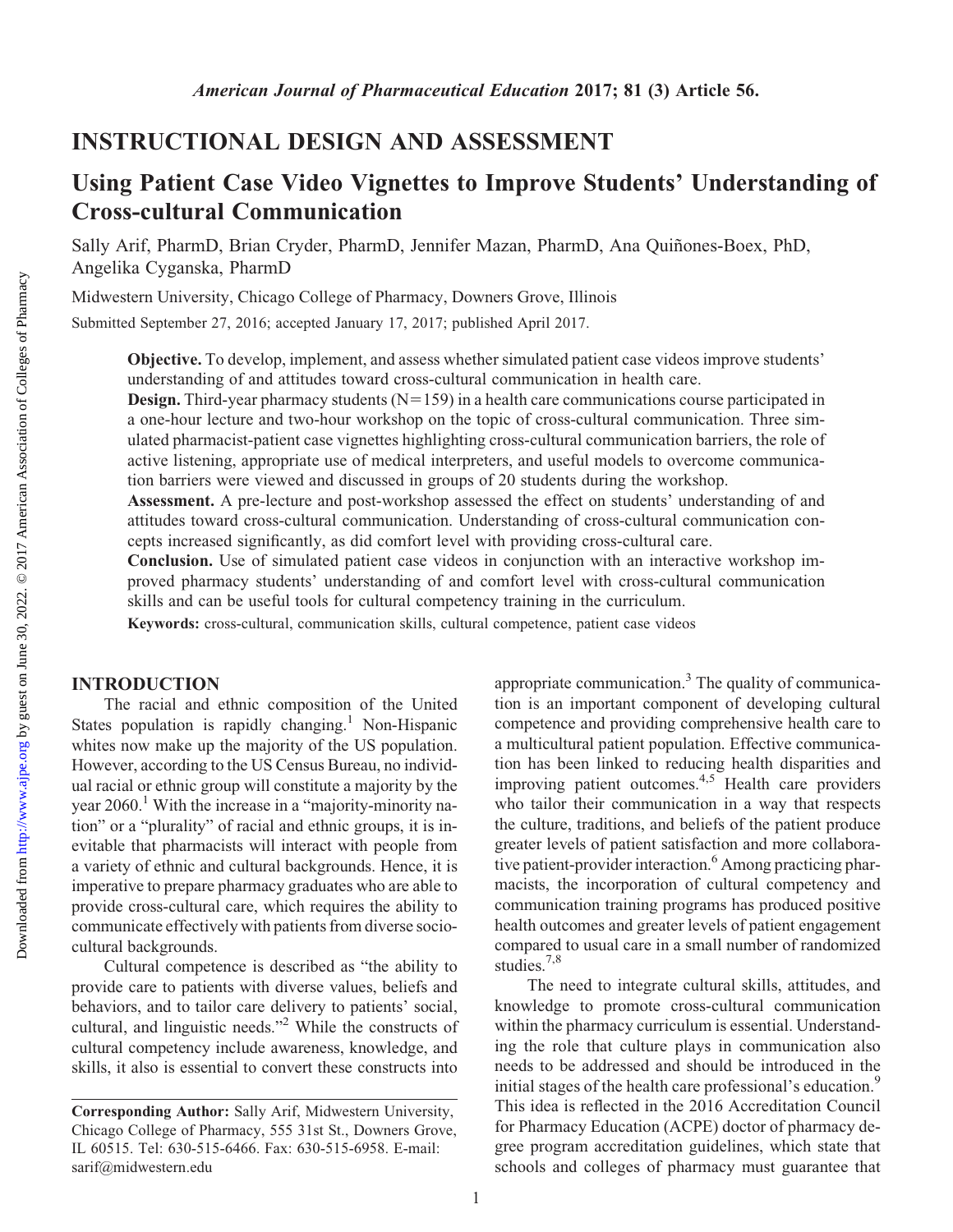Downloaded from

curricula prepare students to understand the "potential impact of cultural values, beliefs, and practices on patient care outcomes."<sup>10</sup> This understanding requires students to develop cultural skills, which include awareness of crosscultural communication. Addressing barriers in communication, which include lack of knowledge about cultural differences, fear and distrust of others, stereotyping groups of people, and poor non-verbal communication/ active listening (eg, lack of eye contact, physical contact, posture, learning forward in conversation, etc.) can impact a pharmacists' ability to provide culturally sensitive care.<sup>2</sup>

Gaining knowledge of various cross-cultural models/tools that exist to enhance effective communication can allow students to identify when they can be applied to pharmacy practice. For example, the LEARN model is used to build trust, and allow for the pharmacist to negotiate a care plan with the patient, while the SOLER model is use to promote active listening and establish an empathetic, respectful relationship with the patient.<sup>2</sup> Several pharmacy organizations have publicly acknowledged the growing need for enhanced cultural competency, which includes communication skills, but the translation of this need to curricular revision at colleges of pharmacy has not been fully realized.<sup>11</sup> Approximately 10 years ago, a survey distributed in the United States and Canada showed that 33 of the 49 responding colleges of pharmacy used didactic lectures as their most frequent delivery method of cultural communication, skills, and knowledge in their curriculums.<sup>12</sup>

One reason limiting curricular integration is the lack of standard methods for providing cross-cultural communications training.13 Colleges of pharmacy typically embed cross-cultural communication education into various formats of general cultural competency training, including a dedicated semester-long elective course, a semesterlong interdisciplinary course, a component of a pharmacy skills and application required course series, and a brief practicum within a required course.<sup>14-17</sup> In addition to traditional lecture, integrated class activities vary significantly among colleges, ranging from reflective writing to patient simulations.  $6,18$  Studies of these curricular interventions to increase pharmacy students' exposure to cultural skills have shown improvements in several domains of cultural competence, ranging from cultural awareness to desire to achieve cultural competence, but none specific to cross-cultural communication skills.<sup>14,16</sup>

Patient case videos have been used in medical education to assist with the development of observational skills and clinical reasoning in a wide range of practice settings.<sup>19</sup> They incorporate a "real-life" scenario in which the learners can observe the actions of the video

actors, reflect on the strengths and weaknesses of the interaction, and project how they would behave and respond if facing a similar patient interaction. While video case vignettes have been studied more formally in medical trainees, studies specifically evaluating the use of patient case videos to teach pharmacy students are limited and non-existent when addressing cross-cultural communication skills to promote cultural competence. Thus, the primary objective of this study was to develop, implement, and assess whether simulated patient case videos, in conjunction with a workshop format, improved students' understanding of and attitudes toward cross-cultural communication in health care.

## DESIGN

Approximately five contact hours have been devoted to cross-cultural communication training in the Midwestern University Chicago College of Pharmacy curriculum, with two didactic hours dedicated in the first professional year. During fall quarter of the third professional year, all pharmacy students were enrolled in a health care communications course and received an additional one hour of didactic lecture on cultural competency, followed by two hours of workshop application time. The lecture focused on cultural competence concepts related to communication in health care settings, and time was spent discussing strategies and techniques to deliver culturally competent care. The lecture objectives included listing common patient beliefs that impact pharmacy practice; recognizing barriers to cross-cultural communication; recognizing the importance of active listening to building patient trust; and recognizing and being prepared to utilize communication tools to overcome barriers. During the lecture, students were provided with engaging stories regarding cross-cultural encounters experienced by the lecturer and were asked to participate in case discussions.

The following week, a two-hour mandatory workshop took place and incorporated active learning, with the opportunity to apply concepts taught in the lecture. Given that cultural competence requires self-awareness about our own prejudices, biases, and attitudes, prior to attending the workshop, facilitators and students were asked to complete a cultural self-awareness questionnaire adapted from the Randall-David survey developed in 1989.<sup>19</sup> This questionnaire titled, "How do you relate to various groups of people in the society?" was used to help identify the individual's biases and ability to provide cross-cultural care. The questionnaire asked individuals to rate the level of response toward 30 specific types of people. Levels of responses included "greet," "accept," "help," "background," and "advocate."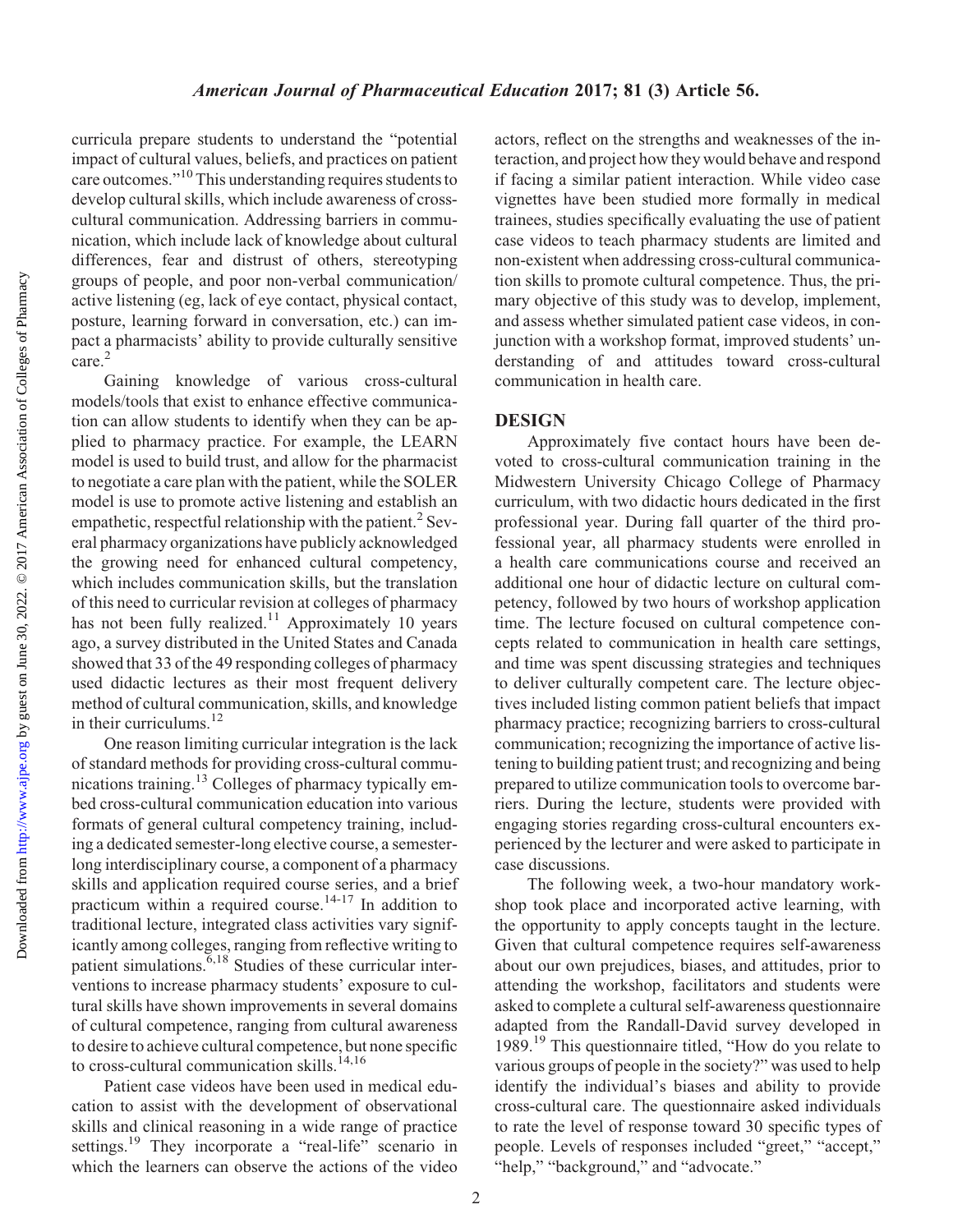At the beginning of workshop, students were asked to complete the second part of the questionnaire in which their responses were categorized into five main categories: "ethnic," "social," "religious," "physically/ mentally handicapped," and "political." A concentration of responses in any of the categories indicated a conflict (ie, narrow view) that could hinder one's ability to render effective cross-cultural care. Questionnaires were not collected or graded as they were purely used for selfreflection and as an exercise of cultural awareness that allowed for discussion in workshop. Facilitators posed these two questions to each student to stimulate discussion about cultural differences and similarities: what are important aspects of your cultural background that others should consider in health care interactions and how can you approach learning more about patients with backgrounds that differ from yours?

The second part of the workshop consisted of facilitator-led group discussions in which students watched three simulated patient case videos (Table 1) depicting mock patient-pharmacist encounters. Each encounter took place in a different pharmacy practice setting (hospital, ambulatory care, or community). The videos were created using actors. Scripts were written by the investigators and were each approximately 5-7 minutes in length. Each video vignette integrated a variety of nonverbal and verbal cross-cultural communication barriers while portraying true-to-life clinical scenarios. It was essential to the development of the case scenarios to capture the broader definition of "culture," which includes perception, world views, and beliefs, rather than simply the racial, religious, or ethnic perspectives of patient encounters. The students were expected to assess barriers in communication, use of active listening, the need for interpreters, and to recognize models for overcoming crosscultural communication barriers presented in each video. Students were asked to watch each video twice as a group of 20 students, with the second time focusing on completing a Likert-type assessment of the non-verbal and verbal communication skills of the pharmacist in each video, utilizing the SOLER and LEARN models of effective cross cultural communication.<sup>20,21</sup> After each video, a facilitator-guided discussion took place to discuss the students' reactions, barriers to communication present, and the students' subjective ratings of verbal and non-verbal communication used in each clinical scenario.

#### EVALUATION AND ASSESSMENT

This quasi-experimental study used a pre- and postsurvey design. Students were invited to complete the paper-based survey before attending the cross-cultural communication lecture, and then again after completing

the mandatory workshop about application of crosscultural communication models (Appendix). They were informed that participation in the study would not affect their scores in the course. The surveys assessed students' understanding of cross-cultural communications skills and concepts and their attitudes on including additional cross-cultural activities in the curriculum. The survey instrument was comprised of three parts: student demographics (eg, age, gender, race/ethnicity, work experience); nine knowledge-based questions (multiple choice or true/false) to assess understanding cross-cultural communication barriers, the role of active listening, appropriate use of medical interpreters, and models that can be used to overcome communication barriers; and attitudes and perceived comfort with providing culturally competent care. All perception and attitudes were assessed on a Likert-type scale  $(1=$ strongly disagree to  $5=$ strongly agree) and were based on pharmacy education accreditation standards language.

Data analysis was performed using IBM SPSS 22.0. The Wilcoxon matched-pair signed-rank test was used to analyze students' comfort with providing cross-cultural care. Dependent-samples T tests and ANOVA were used to analyze continuous variables, and the Chi Square and the Wilcoxon Signed Rank tests were used to analyze non-parametric data. This study was approved the Midwestern University Institutional Review Board.

One hundred and fifty nine students completed both the pre- and post-surveys, resulting in an 80% response rate. Table 1 includes the demographics of the class, of which a majority were female (66%), from diverse backgrounds, and had a mean age of 25.6 years. When the knowledge domain of the survey was evaluated, there was an overall increase in students' understanding of cross-cultural communication concepts (on a scale of nine, mean pre-quiz score=5.5 vs. mean post-quiz score=6.6,  $p<.05$ ). Figure 1 depicts the performance on each individual item of the nine-item multiple choice quiz. The greatest improvement in knowledge was related to the appropriate use of interpreters and awareness of which verbal models of cross-cultural communication can be used in practice. No difference in knowledge was detected between students of different gender, social class, or multilingual status. Regarding items related to student attitudes and comfort with providing cross-cultural care, there was a significant increase after the workshop  $(p=.002)$ . (Figure 2).

Overall, the workshop was well-received by students, based on open response comments. A majority of the respondents  $(n=48)$  said watching the videos was more helpful/impactful than reading about them, because they showcased language barriers and how uncomfortable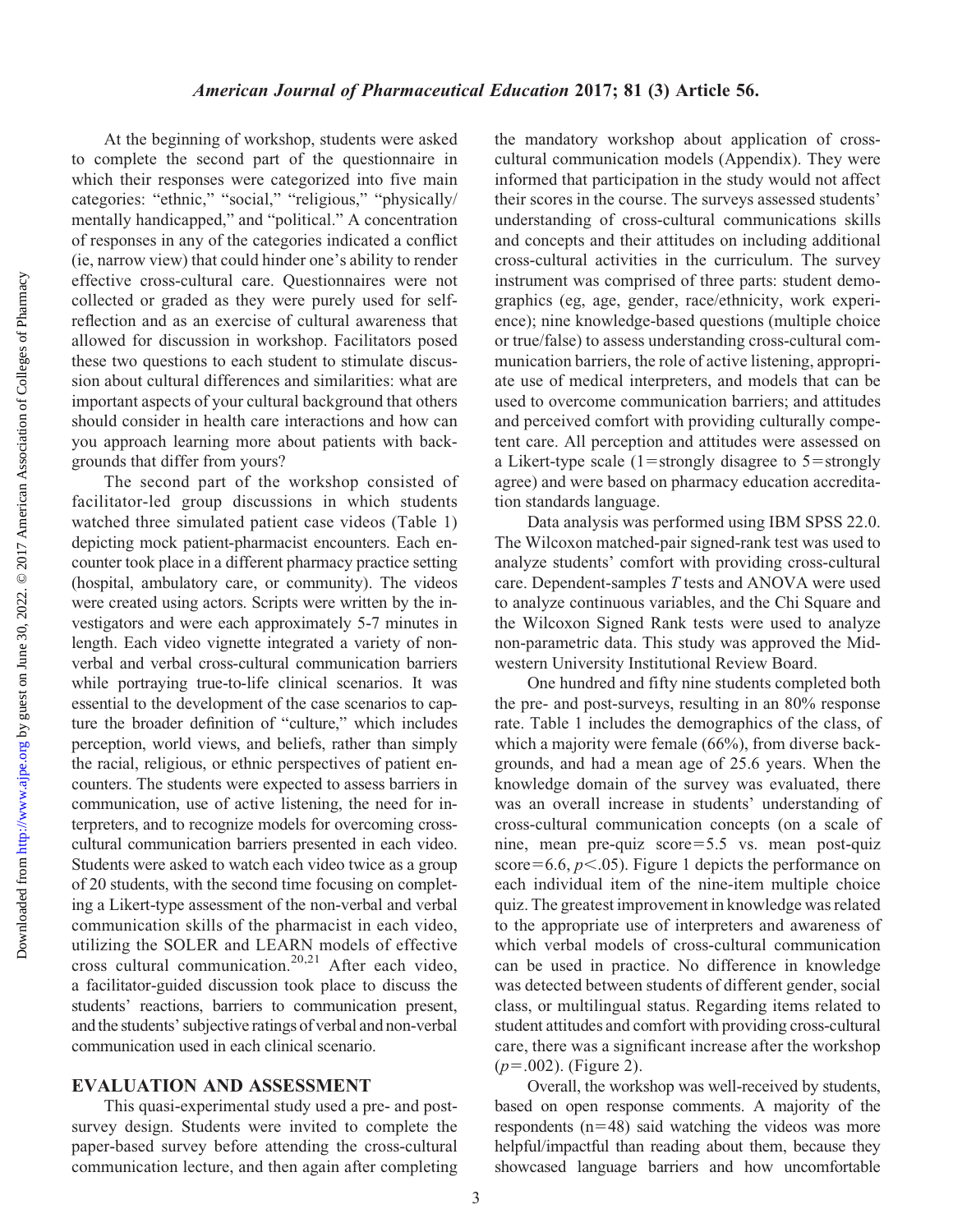| ļ                                                                                              |
|------------------------------------------------------------------------------------------------|
|                                                                                                |
|                                                                                                |
|                                                                                                |
|                                                                                                |
|                                                                                                |
|                                                                                                |
|                                                                                                |
|                                                                                                |
|                                                                                                |
|                                                                                                |
|                                                                                                |
|                                                                                                |
|                                                                                                |
|                                                                                                |
| i                                                                                              |
| ì                                                                                              |
|                                                                                                |
| i                                                                                              |
| l                                                                                              |
| ֦֧                                                                                             |
|                                                                                                |
|                                                                                                |
|                                                                                                |
|                                                                                                |
|                                                                                                |
|                                                                                                |
|                                                                                                |
|                                                                                                |
|                                                                                                |
| i                                                                                              |
|                                                                                                |
|                                                                                                |
|                                                                                                |
| ֖֖֖֖֖֖֖֖֖֖֖֖֖֧֖֖ׅ֖֚֚֚֚֚֚֚֚֚֚֚֚֚֚֚֚֚֚֚֚֚֚֚֚֚֚֚֚֬֡֡֡֡֡֬֝֬֝֝֓֞֞֝֓֞֬֝֓֞֞֞֞֝֬֝֓֞֬֝֬֝֓֞֬֝֬֝֬֝֬֝֞֝֬֝֬ |
|                                                                                                |
|                                                                                                |
|                                                                                                |
|                                                                                                |
|                                                                                                |
|                                                                                                |
| i<br>İ                                                                                         |
| ļ<br>ı                                                                                         |
|                                                                                                |
|                                                                                                |
|                                                                                                |
|                                                                                                |

|                           | Table 1. Description of Patient Case Video Vignettes Created and Used in the Cross-Cultural Communications Workshop                                                                                                                                                                                                                                                                                                                                                                                                                                                                                                                                   |                                                                                                                                                                                                                                                                                                                                                                                                                                                                                                                         |                                                                                                                                                                                                                                                                                                                                                                                                                                                                                                                                                                                                                                                                                                                                                                                                                                                                                                                                                                                                                                                   |
|---------------------------|-------------------------------------------------------------------------------------------------------------------------------------------------------------------------------------------------------------------------------------------------------------------------------------------------------------------------------------------------------------------------------------------------------------------------------------------------------------------------------------------------------------------------------------------------------------------------------------------------------------------------------------------------------|-------------------------------------------------------------------------------------------------------------------------------------------------------------------------------------------------------------------------------------------------------------------------------------------------------------------------------------------------------------------------------------------------------------------------------------------------------------------------------------------------------------------------|---------------------------------------------------------------------------------------------------------------------------------------------------------------------------------------------------------------------------------------------------------------------------------------------------------------------------------------------------------------------------------------------------------------------------------------------------------------------------------------------------------------------------------------------------------------------------------------------------------------------------------------------------------------------------------------------------------------------------------------------------------------------------------------------------------------------------------------------------------------------------------------------------------------------------------------------------------------------------------------------------------------------------------------------------|
| <b>Case Setting</b>       | <b>Brief Description of Patient Scenario</b>                                                                                                                                                                                                                                                                                                                                                                                                                                                                                                                                                                                                          | Cross-cultural Barriers<br>Presented in the Video                                                                                                                                                                                                                                                                                                                                                                                                                                                                       | Student/Facilitator Discussion<br>Points After Each Video                                                                                                                                                                                                                                                                                                                                                                                                                                                                                                                                                                                                                                                                                                                                                                                                                                                                                                                                                                                         |
| Care Clinic<br>Ambulatory | but lacks understanding of lower socioeconomic<br>gnosed with<br>Patient lives in an inner-city, urban area and is of<br>if the plan will work for her specific situation;<br>with desire to apply evidence- based medicine<br>Pharmacist is a busy, enthusiastic new graduate<br>status of patient and displays poor non-verbal<br>Patient is willing to adhere to lifestyle changes,<br>Patient is willing to adhere to the medication<br>keyboard and looking at computer while<br>communication skills such as typing on<br>African American female recently dia<br>low socioeconomic status;<br>patient is talking.<br>hypertension;<br>regimen; | Patient does not own a car and needs to<br>Limited ability to adhere to an exercise<br>Large grocery store not within walking<br>regimen of walking 30min/day most<br>Patient obtains most groceries from a<br>Limited access and affordability of<br>fresh fruits and vegetables and<br>restaurants because it's within<br>"corner store," or fast food<br>days a week due to lack of<br>use public transportation;<br>low fat protein choices;<br>distance from patient;<br>neighborhood safety.<br>walking distance; | Pharmacist attempts to relate recommendations to the<br>patient by starting out with, "Tell me what your diet<br>Diet/exercise plan is evidence-based but not relatable<br>to the patient due to lifestyle and income limitations<br>Pharmacist is a young, new graduate who is friendly<br>Patient upset and overwhelmed about new diagnosis<br>is like?" However, criticizes what patient eats by<br>saying, "I know that's not good for you and you<br>Pharmacist types on the computer and looks at the<br>and initially attempts to develop a rapport with<br>When patient explains it's not safe to walk in her<br>due to pharmacist lack of cultural knowledge;<br>Patient becomes quiet and withdraw due to hurt<br>feelings and "shaming" done by pharmacist;<br>neighborhood, pharmacist asks if she would<br>consider moving to a safer neighborhood;<br>the patient by expressing empathy;<br>screen while the patient is talking;<br>Pharmacist's lack of active listening.<br>know that's not good for you."<br>and is embarrassed; |
| (Hospital)<br>Acute Care  | Pharmacist provides warfarin discharge counseling<br>with his Shaman, (spiritual healer) and purchase<br>Patient would like to discuss the use of warfarin<br>with new<br>the medication in Mexico, where he is more<br>inserts her own biases while translating and<br>and uses family member as interpreter who<br>counseling assuming patient will start the<br>Pharmacist efficiently completes warfarin<br>Hispanic male (limited English skills)<br>providing incorrect information;<br>diagnosis of atrial fibrillation;<br>familiar and comfortable;                                                                                          | Patient's English is limited and family<br>Patient not only states desire to consult<br>begin treatment until it is discussed<br>his Shaman but expresses concern<br>Patient and patient's family rely on<br>health care decisions and cannot<br>member serves as an interpreter.<br>Shaman for guidance regarding<br>Cultural implications of family<br>regarding medication cost;<br>with the Shaman;<br>decision making;                                                                                             | communication skills by folding her arms when the<br>Using a family member as an interpreter can introduce<br>Pharmacist does not understand the role of a Shaman<br>and does not attempt to understand the patient's<br>Pharmacist disregards what the patient says and<br>continues to provide warfarin counseling;<br>patient continues to express desire to get<br>Pharmacist exhibits negative nonverbal<br>medication in Mexico;<br>view;<br>bias.                                                                                                                                                                                                                                                                                                                                                                                                                                                                                                                                                                                          |

4

 $\overline{\mathbf{u}}$  $\ddot{\phantom{a}}$  $\ddot{\phantom{0}}$  $\zeta$ ŀ,  $\zeta$  $\vec{\zeta}$ ś ÷,  $\mathbf{r}$ Ŀ,  $\vec{C}$  $\ddot{r}$ ł,  $\mathbf{r}$  $\vec{r}$  $\ddot{\phantom{0}}$  $\epsilon$ Ŀ, Ŀ,  $\acute{\mathsf{L}}$ ŀ,

medication immediately;

medication immediately;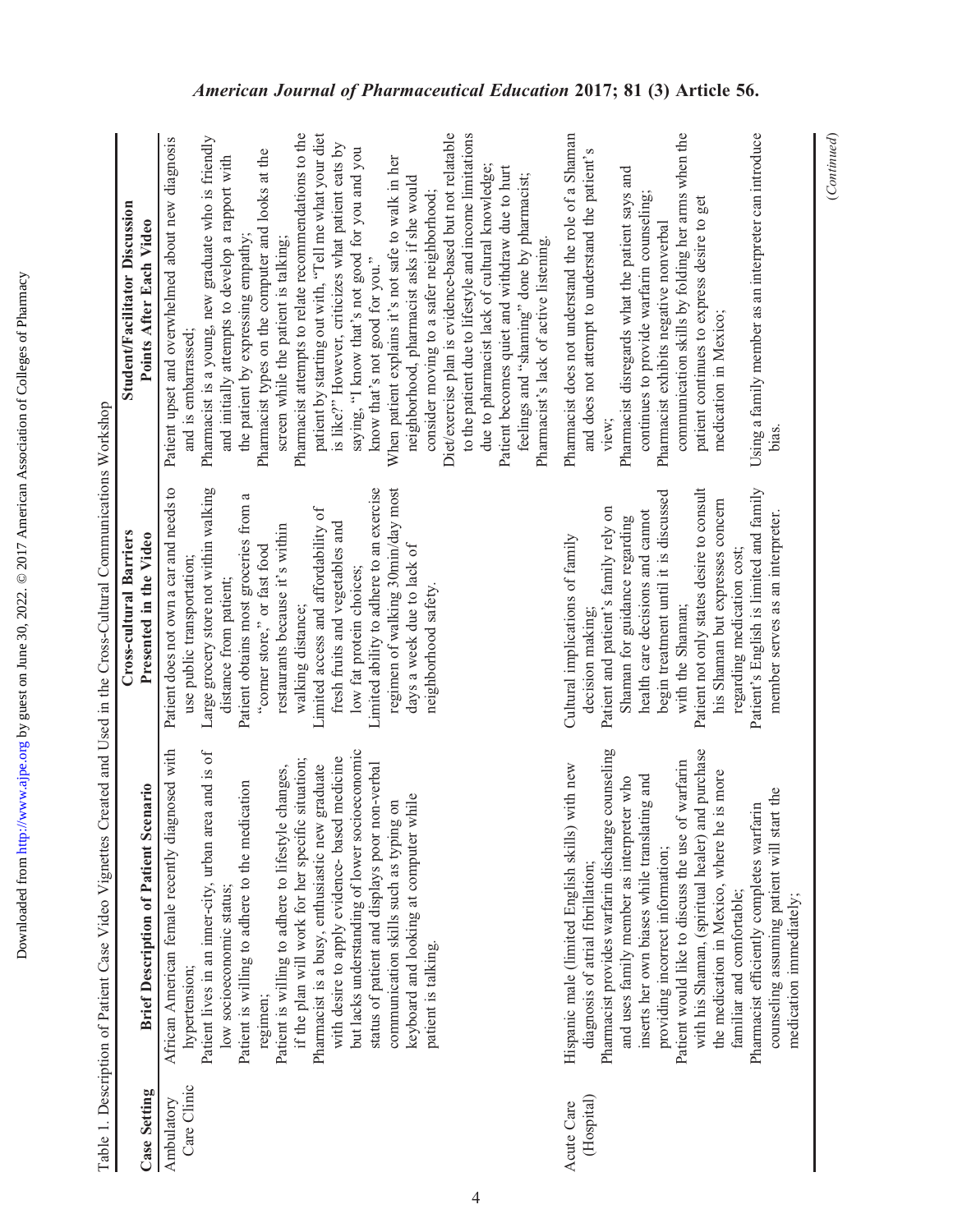|                       |                                                                                                                                                                                                                                                                                                                                                                                                                                                                                                                                                                                                        | Cross-cultural Barriers                                                                                                                                                                                   | Student/Facilitator Discussion                                                                                                                                                                                                                                                                                                                              |
|-----------------------|--------------------------------------------------------------------------------------------------------------------------------------------------------------------------------------------------------------------------------------------------------------------------------------------------------------------------------------------------------------------------------------------------------------------------------------------------------------------------------------------------------------------------------------------------------------------------------------------------------|-----------------------------------------------------------------------------------------------------------------------------------------------------------------------------------------------------------|-------------------------------------------------------------------------------------------------------------------------------------------------------------------------------------------------------------------------------------------------------------------------------------------------------------------------------------------------------------|
| <b>Case Setting</b>   | <b>Brief Description of Patient Scenario</b>                                                                                                                                                                                                                                                                                                                                                                                                                                                                                                                                                           | Presented in the Video                                                                                                                                                                                    | Points After Each Video                                                                                                                                                                                                                                                                                                                                     |
|                       | Pharmacist disregards patient's desire to check<br>with Shaman prior to beginning medication.                                                                                                                                                                                                                                                                                                                                                                                                                                                                                                          |                                                                                                                                                                                                           | Family introduced bias and important points were lost<br>Limited negotiation: INR monitoring and taking<br>medication in Mexico.<br>in translation;                                                                                                                                                                                                         |
| Pharmacy<br>Community | A homosexual, widowed, visually impaired patient<br>appropriately adjusts counseling technique once<br>Pharmacist makes an assumption that the patient is<br>a married, heterosexual male but stating, "Your<br>counsel the patient on how to use his insulin pen;<br>Pharmacist is initially unaware that the patient is<br>Patient becomes emotional when the pharmacist<br>visually impaired and continues to properly<br>picking up new insulin pen prescription;<br>The pharmacist displays empathy and<br>he realizes patient's disability.<br>makes the above statement;<br>wife can help you." | education to the patient to ensure the<br>and the pharmacist needs to develop<br>safe and effective use of the insulin<br>Patient cannot see the demonstration<br>a means of providing the proper<br>pen. | Adjusting counseling technique to effectively interact<br>Having a visually impaired patient in this scenario<br>Non-verbal communication cues are ineffective in<br>reinforces that culture goes beyond race and<br>Recognizing the specific needs of the visually<br>a visually impaired patient.<br>impaired patient;<br>with the patient;<br>ethnicity; |
| $\frac{1}{2}$         | Students were asked to rate how well the pharmacist in each video communicated with the patient based on the SOLER and LEARN models of cross-cultural communication:                                                                                                                                                                                                                                                                                                                                                                                                                                   |                                                                                                                                                                                                           |                                                                                                                                                                                                                                                                                                                                                             |

SOLER (model for non-verbal communication/active learning) SOLER (model for non-verbal communication/active learning)<br> $S =$  Squarely facing the patient

5 Squarely facing the patient

 $O =$ Open posture

 $0 =$  Open posture

 $L \nightharpoonup E$  $L =$  Lean slightly toward patient  $E = Eye$  contact (if culturally appropriate)

 $R =$  Relaxed while communicating

LEARN (model for verbal communication)

コロ  $L = L$ isten with sympathy and understanding to the patient's perception of the problem

 $E =$  Explain your perceptions of the problem  $A = Acknowledge$  and discuss the differences and similarities in plan

AR $R = Reconmend$  treatment  $N =$  Negotiate and agree on a treatment plan

Table 1. (Continued) Table 1. (Continued)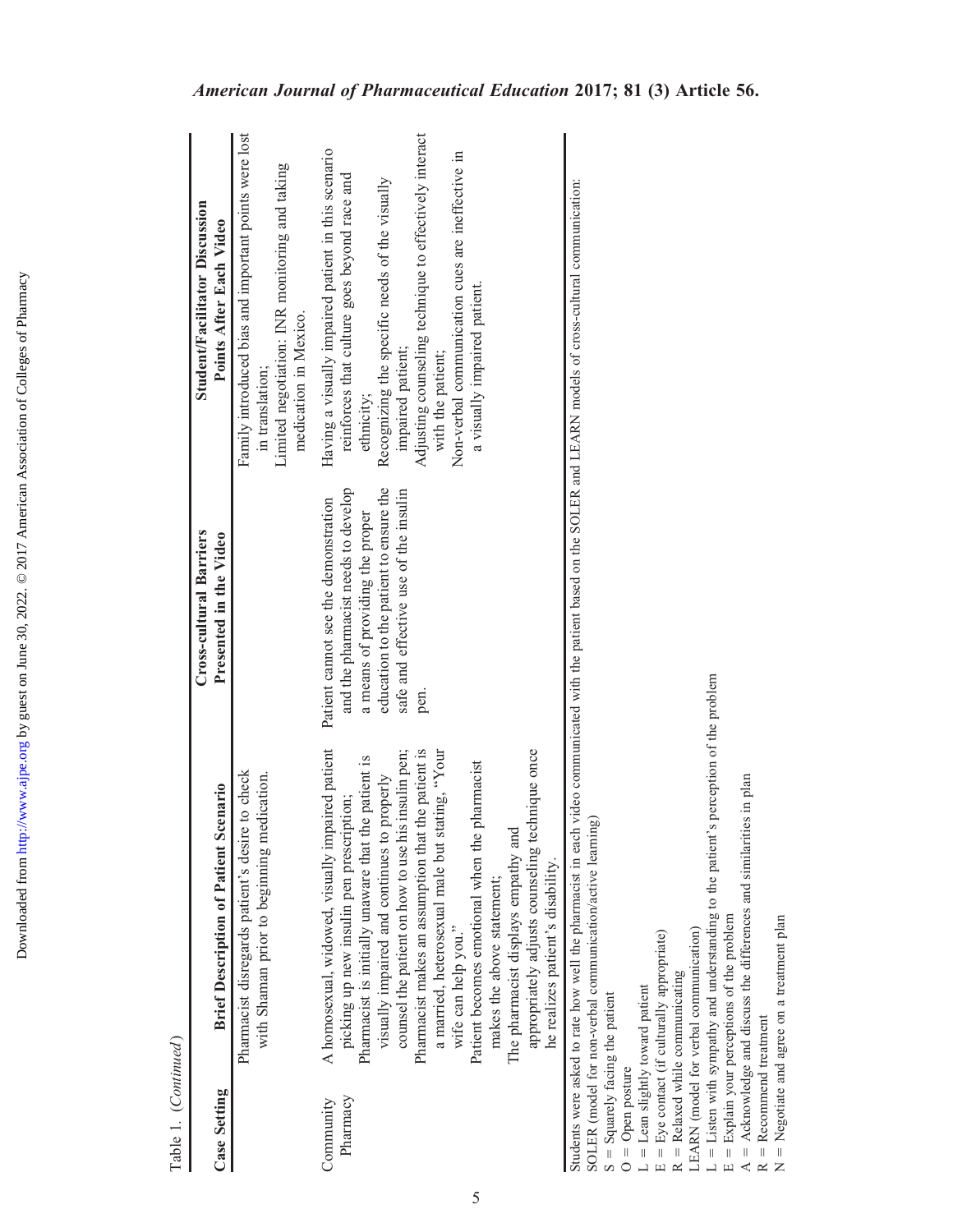Table 2. Student Characteristics.  $N=159$  (%)

| $\Xi$ : Stadent Characternoties: $\vdots$ |            |
|-------------------------------------------|------------|
| Age, Mean (SD)                            | 25.3(2.9)  |
| Female                                    | 105(66.0)  |
| Race                                      |            |
| Asian American                            | 77 (48.4)  |
| Caucasian                                 | 63 (39.6)  |
| African American/Black                    | 7(4.4)     |
| Latino/Hispanic                           | 5(3.1)     |
| Other                                     | 7(4.4)     |
| Multilingual <sup>a</sup>                 | 108 (67.9) |
| Have lived outside of US                  | 43 (27)    |
| Household                                 |            |
| <b>Upper Class</b>                        | 2(1.3)     |
| <b>Upper Middle Class</b>                 | 59 (37.1)  |
| Lower Middle Class                        | 51(32.1)   |
| <b>Working Class</b>                      | 39 (24.5)  |
| Lower Class                               | 8(5.0)     |
| Pharmacy Work Experience                  |            |
| Community/Retail Pharmacy                 | 118 (74.2) |
| <b>Independent Pharmacy</b>               | 9(5.7)     |
| Institutional Hospital Pharmacy           | 5(3.1)     |
| Research-based/Laboratory                 | 5(3.1)     |
| None                                      | 22 (13.8)  |

 $a$ <sup>3</sup>53.2% (n=80) of respondents speak one language besides English fluently, spanning over 27 languages

a patient can feel during certain situations. Students commented that the videos taught them to be aware and respectful of cultural differences, while not making assumptions about beliefs. They expressed that after taking part in the

workshop, they had a better understanding of cross-cultural concepts. Interestingly, students felt that this experience helped them develop certain soft skills, such as empathy, and that they would feel more equipped to apply them during future patient interactions. Students also felt the videos provided good examples to connect with what was taught in lecture (cross-cultural concepts, use of empathy, etc.). Student suggestions included facilitating more roleplaying scenarios during the session and providing the links to the videos for viewing after workshop. Additional feedback suggested more discussion regarding the correct and incorrect ways to handle each scenario to offer the students more specific guidance. Also, they expressed a desire to watch more videos and have more time to discuss racial/ cultural differences in order to gain more cultural knowledge and better understand various barriers to care. A majority of the respondents to the post survey  $(n=141, 88.7%)$ felt more communication training was needed in the curriculum, either throughout elective courses (90.6%) or required courses (50.9%).

#### DISCUSSION

The pharmacy education literature lacks examination of instructional methods and assessment of cultural communication skills within the construct of cultural competency training. The American College of Clinical Pharmacy (ACCP) white paper on this theme advocates a "model curriculum" to provide better consistency in





Figure 1. Pre- vs. Post-knowledge Assessment Scores.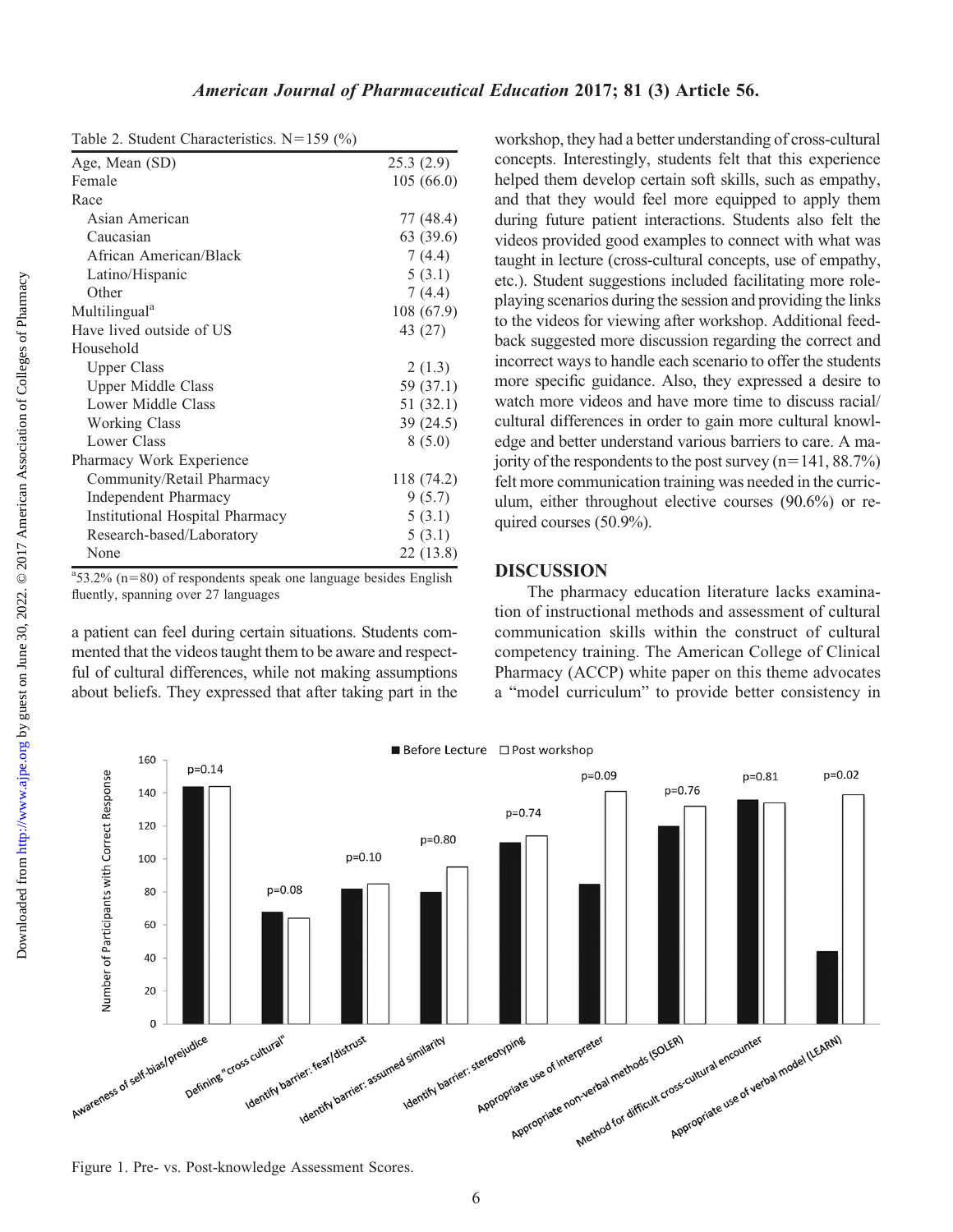

Figure 2. Pre- vs. Post-attitude Assessment: Students' Perception of Comfort Providing Culturally Competent Care  $(p=.002)$ .

cultural competency skills among practicing pharmacists and students.<sup>5,22</sup> This model curriculum would start with the same core learning objectives, but would be adapted by the individual college to meet the program-specific needs that it encounters. The proposed goals of the model curriculum include: develop awareness, knowledge and desire during the first and second year of the curriculum; develop cultural sensitivity, patient-centered focus and skills during the third year; and develop opportunities for clinical encounters with a diverse range of patients during the fourth year. Based on ACCP's recommendations, video vignettes seem appropriate during the third year of the pharmacy curriculum as demonstrated and examined in our study.

The pharmacy literature makes limited mention of the use of video-based case studies with discussion. It is also difficult to compare to the videos discussed in the literature as they were used in a broader context than those developed for our study.<sup>4,13</sup> Our video vignettes were designed to address concepts in cross-cultural communication to potentially improve student understanding of several communication models and contribute to students' awareness of the impact of communication barriers on culturally competent care. Students reported an increase in comfort and positive attitude toward providing culturally competent care after the video-based workshop. While student perceived comfort is important, the literature suggests that an increase in knowledge and awareness of differences better allows for acknowledgment of one's lack of skills to deal with cross-cultural barriers.23,24 Although individually not all of the knowledgebased questions reached statistical significance, all but one demonstrated an increase in student learning after the workshop. It is possible that some questions were not robust enough to truly assess the knowledge of individual

concepts. An adjustment in these questions to reach a higher level of learning may better capture the impact of the videos on learning new ideas. Adding more videos and questions on each component of cross-cultural communication also could be added to the workshop and survey tool. Students seemed to better understand the proper use of an interpreter and the LEARN model after the workshop, which may have been due to a lack of exposure in their prior health care communications course in the curriculum. The use of the self-reflection questionnaire, which was not collected or assessed, was meant to address each students' level of cultural awareness and biases prior to watching the videos. This being said, it is not certain how much this first activity and discussion might have influenced the post-questionnaire results as some of the knowledge questions pertained to prejudices/biases and understanding the definition of "culture." The workshop incorporating the videos and discussions demonstrated an increase in immediate understanding of cross-cultural communication skills, as seen by pre- and post-quiz scores. This suggests that patient case video vignettes can be used as a simple and objective method to capture gaps in student understanding of cultural awareness and sensitivity. Furthermore, this is an example of an assessment of understanding that could be included as outcome data for students' demonstration of cultural awareness and sensitivity per ACPE standards.<sup>10</sup>

As previously stated, there were no differences in knowledge scores when compared by demographic characteristics, including socioeconomic status or selfidentified race. The exception is that students who had not lived outside of the United States did statistically better on the pre-questionnaire than those who had lived outside of the United States. We hypothesize that those who grew up in the United States may have been exposed to more cultural competence content and experiences prior to attending pharmacy school, partially explaining their higher knowledge scores.

Instructors considering the use of patient case videos in a course should take into account the time commitment and labor in the development of video cases. The multistep process includes choosing appropriate culturally relevant scenarios, creating scripts, recruiting actors who fit the demographics of the patient and pharmacist in each scenario, logistics of media resources, rehearsals, and film editing. Ideally, a database of such videos that can be shared across colleges of pharmacy would be beneficial as instructional methods. Additionally, such videos could include the role of other health care professionals and could augment interprofessional education, which is also included in educational accreditation bodies outside of pharmacy.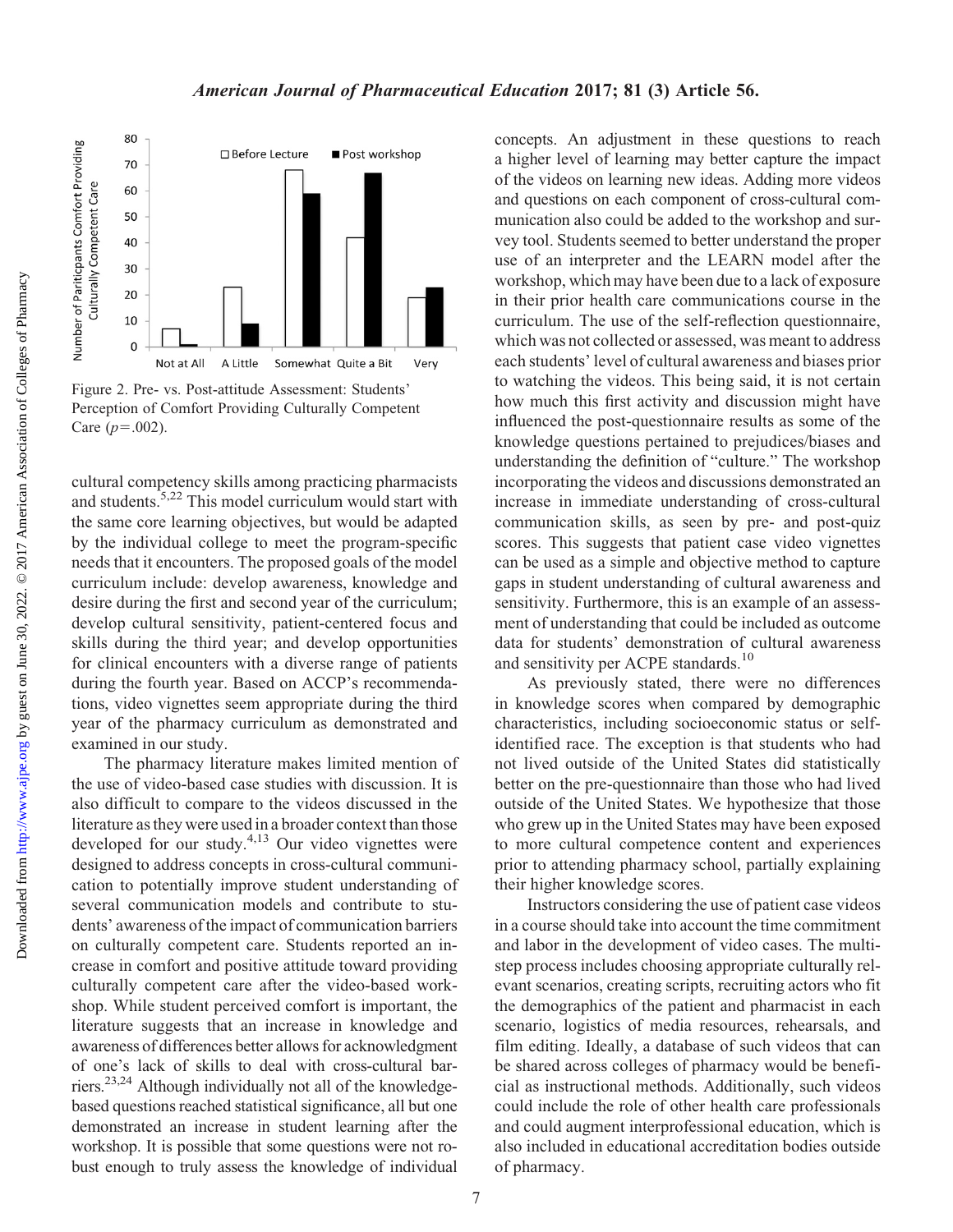### American Journal of Pharmaceutical Education 2017; 81 (3) Article 56.

We solicited feedback from the workshop facilitators  $(N=6)$  after the workshop. The majority of indicated that the workshop incorporating the video vignettes was the most interactive workshop in the health care communications course. The videos encouraged students to share their personal experiences with cross-cultural encounters with less inhibition than previous workshop sessions in the course. While all the videos involved discussion, the video containing the most "cultural barriers" related to non-verbal and verbal communication was discussedthelongest andinmost detail by the students. Facilitators indicated that the most valuable points of this workshop were recognizing cultural biases and that asking questions is an effective method to promote cultural awareness. The videos were unique in that they highlighted the need for cultural awareness, knowledge, and skills in order to develop effective cross-cultural interactions. While the video-based workshop did not allow for students to practice use of the cross-cultural models, the students' open-ended responses confirmed they must first be aware of barriers in communication and gain understanding of cross-cultural communication models in order to prevent failures in communication.

The majority of students (88.7%) in our study agreed that cross-cultural communication should be incorporated into more areas of the pharmacy curriculum. This finding somewhat contrasts with the results of a previous study on cultural competence content carried out among our college's fourth-year students, where 67.5% of students thought they had enough cultural competence education.<sup>25</sup> The previous study was broader in scope and did not include an instructional design component, like the video vignettes we utilized, making a true comparison difficult.

The results of this study should be taken with the following limitations in mind. The study was conducted at one private school of pharmacy in the Midwestern region of the United States. The small sample size and unique demographic characteristics of our student body are not representative of the pharmacy student population across the country. Prior studies in cultural competence have been conducted in pharmacy colleges with varying degrees of cultural diversity in their student body, ranging from 22% to 85% of students classified as non-Hispanic white. Midwestern University Chicago College of Pharmacy's third-year student body is 40% non-Hispanic white. The use of the videos is only one method in which cultural competence can be gained, and the results could have been influenced by knowledge, skills, and awareness gained outside of the pharmacy curriculum.

#### SUMMARY

A two-hour cross-cultural communications workshop incorporating simulated patient case video vignettes

improved pharmacy students' understanding of cross-cultural communication skills and comfort providing culturally competent care. This study demonstrated how videos can be added to lecture-based didactic teaching as a useful tool to teach cross-cultural skills within cultural competency training in the curriculum.

#### REFERENCES

1. US Census Bureau. Projections of the size and composition of the US population: 2014 to 2060. [http://www.census.gov/content/dam/](http://www.census.gov/content/dam/Census/library/publications/2015/demo/p25-1143.pdf) [Census/library/publications/2015/demo/p25-1143.pdf.](http://www.census.gov/content/dam/Census/library/publications/2015/demo/p25-1143.pdf) Accessed December 23, 2016.

2. Berger BA. Cultural competence. In: Berger BA. Communication Skills for Pharmacists: Building Relationships, Improving Patient Care. 3rd ed. Washington, DC: American Pharmacists Association; 2009:199.

3. Rasmussen LJ, Sieck W. Culture-general competence: evidence from a cognitive field study of professionals who work in many cultures. Int J Intercultural Relations. 2015;48:75-90.

4. Muzumdar JM, Holiday-Goodman M, Black C, Powers M. Cultural competence knowledge and confidence after classroom activities. Am J Pharm Educ. 2010;74(8):Article 150.

5. Onyoni EM, Ives TJ. Assessing the implementation of cultural competency content in the curricula of colleges of pharmacy in the United States and Canada. Am J Pharm Educ. 2007;71(2): Article 24.

6. O'Connell MB, Jackson AN, Karaoui LR, et al. Cultural competency in health care and its implications for pharmacy, Part 3B: emphasis on pharmacy education policy, procedures, and climate. Pharmacotherapy. 2013;33(12):e368-e381.

7. Horvat L, Horey D, Romios P, Kis-Rigo J. Cultural competence education for health professionals. Cochrane Database of Syst Rev. 2014;5:CD009405.

8. Raffoul M, Lin KW. Cultural competence education for health care professionals. Am Fam Physician. 2015;91(8):523-524. 9. Shaya FT, Gbarayor CM. The case for cultural competence in

health professions education. Am J Pharm Educ. 2006;70(6): Article 124.

10. Accreditation Council for Pharmacy Education. Accreditation standards and key elements for the professional program in pharmacy leading to the doctor of pharmacy degree. Standards 2016. [https://](https://www.acpe-accredit.org/pdf/Standards2016FINAL.pdf) [www.acpe-accredit.org/pdf/Standards2016FINAL.pdf.](https://www.acpe-accredit.org/pdf/Standards2016FINAL.pdf) Accessed September 10, 2016.

11. Smith WT, Roth JJ, Okoro O, Kimberlin C, Odedina FT. Disability in cultural competency pharmacy education. Am J Pharm Educ. 2011;75(2):Article 26.

12. Onyoni EM, Ives TJ. Assessing implementation of cultural competency content in the curricula of colleges of pharmacy in the United States and Canada. Am J Pharm Educ. 2007;71(2): Article 24.

13. Assemi M, Cullander C, Hudmon KS. Implementation and evaluation of cultural competency training for pharmacy students. Ann Pharmacother. 2004;38(5):781-786.

14. Poirier T, Butler LM, Devraj R, Gupchup GV, Santanello C, Lynch JC. A cultural competency course for pharmacy students. Am J Pharm Educ. 2009;73(5):Article 81.

15. Hawala-Druy S, Hill MH. Interdisciplinary: cultural competency and culturally congruent education for millennials in health professions. Nurse Educ Today. 2012;32(7):772-778.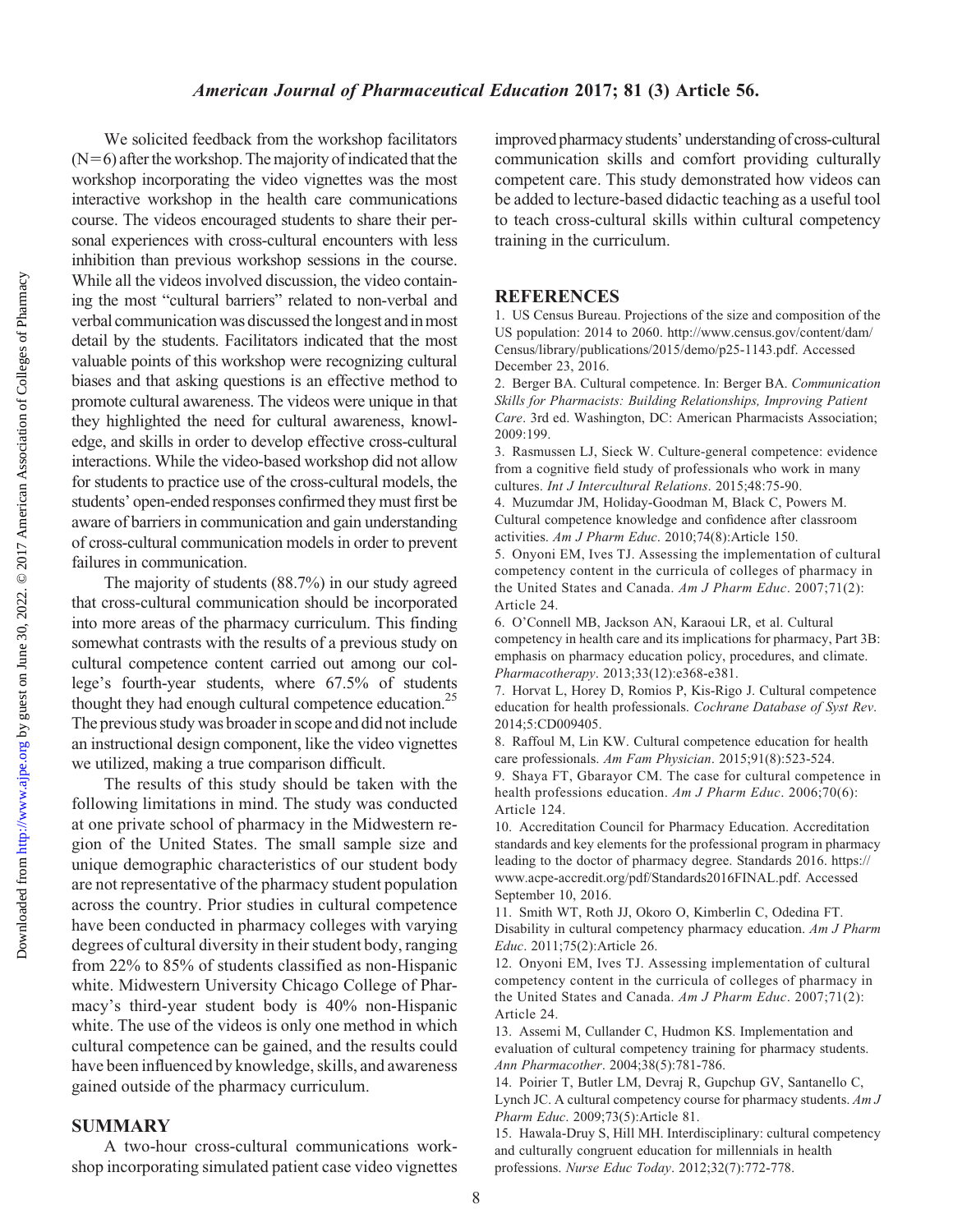## American Journal of Pharmaceutical Education 2017; 81 (3) Article 56.

16. Haack S, Phillips C. Teaching cultural competency through pharmacy skills and application course series. Am J Pharm Educ. 2012;76(2):Article 27.

17. Sales I, Jonkman L, Connor S, Hall D. A comparison of educational interventions to enhance cultural competency in pharmacy students. Am J Pharm Educ. 2013;77(4):Article 76. 18. Vyas D, Caligiuri FJ. Reinforcing cultural competency concepts

during introductory pharmacy practice experiences. Am J Pharm Educ. 2010;74(7):Article 129.

19. Stacey D, Brière N, Robitaille H, Fraser K, Desroches S, Légaré F. A systematic process for creating and appraising clinical vignettes to illustrate interprofessional shared decision making. J Interprof Care. 2014;28(5):453-459.

20. Randall-David E. Strategies for Working With Culturally Diverse Communities and Clients. Bethesda, MD: Association for the Care of Children's Health; 1989:7-9.

21. Egan G. The Skilled Helper: A Problem Management and Opportunity Approach to Helping. Pacific Grove, CA: Cambridge Brooks/Cole; 2002.

22. Berlin EA, Fowkes WC. A teaching framework for cross-cultural health care application in family practice in cross-cultural medicine. West J Med. 1983;139(6):934-938.

23. Kumaş-Tan Z, Beagan B, Loppie C, MacLeod A, Frank B. Measures of cultural competence: examining hidden assumptions. Acad Med. 2007;82(6):548-557.

24. Kim BSK, Cartwright BY, Asay PA, D'Andrea MJ. A revision of the Multicultural Awareness, Knowledge, and Skills Survey – Counselor Edition. Meas Eval Couns Dev. 2003; 36(3):161-180.

25. Cooper LA, Vellurattil RP, Quiñones-Boex A. Pharmacy students' perceptions of cultural competence encounters during practice experiences. Am J Pharm Educ. 2014;78(2):Article 31.

Appendix. Patient Case Video Vignettes and Cross-Cultural Communication Questionnaire

#### Instructions: Please check the response that most accurately reflects your perception/knowledge. If you have trouble understanding a question, answer to the best of your ability.

Demographics (Pre-questionnaire only)

- 1. Age: \_\_\_years
- 2. Sex: Male\_\_\_ Female\_\_\_
- 3. Race/Ethnicity (Check all that apply)
	- a. African-American/Black
	- b. American Indian/Alaska Native
	- c. Asian American
	- d. Caucasian
	- e. Latino/Hispanic
	- f. Native Hawaiian/Other Pacific Islander
	- g. Other (specify)
- 4. Do you speak any other language(s)? Yes\_\_\_ No\_\_\_ a. If yes, please specify:
- 5. Have you ever lived in any countries outside the United States? Yes \_\_\_\_ No\_\_\_
	- a. If yes, please specify in which countries you lived and for how long? i. Country(ies):\_\_\_\_\_\_\_\_\_\_\_\_\_\_\_\_\_\_\_\_\_\_\_\_\_\_\_\_\_\_\_\_\_\_\_\_\_\_\_\_\_\_\_\_\_\_\_\_\_
		- ii. Length of time:\_\_\_\_\_\_\_\_\_\_\_\_\_\_\_\_\_\_\_\_\_\_\_\_\_\_\_\_\_\_\_\_\_\_\_\_\_\_\_\_\_\_\_\_\_\_\_

6. Which of the following best describes the household where you grew up?

a. Upper class (Top-level executives, celebrities, heirs, Ivy League education common)

b. Upper middle class (Highly educated, often with graduate degrees, professionals & managers) \_\_\_\_\_

- c. Lower middle class (Semi-professionals with some work autonomy; some college education)  $\equiv$
- d. Working class (Clerical, blue collar workers with often low job security; high school education) \_\_\_\_\_
- e. Lower class (Those who occupy poorly paid positions or rely on government transfer; some high school education) \_\_\_\_\_\_
- 7. Pharmacy-related work experience (Select all that apply):
- 
- a. None \_\_\_\_\_ f. Research-based/Laboratory \_\_\_\_ b. Community/Retail Pharmacy \_\_\_\_\_\_\_\_\_\_\_ g. Pharmaceutical Industry \_\_\_\_\_\_
	-
	- 9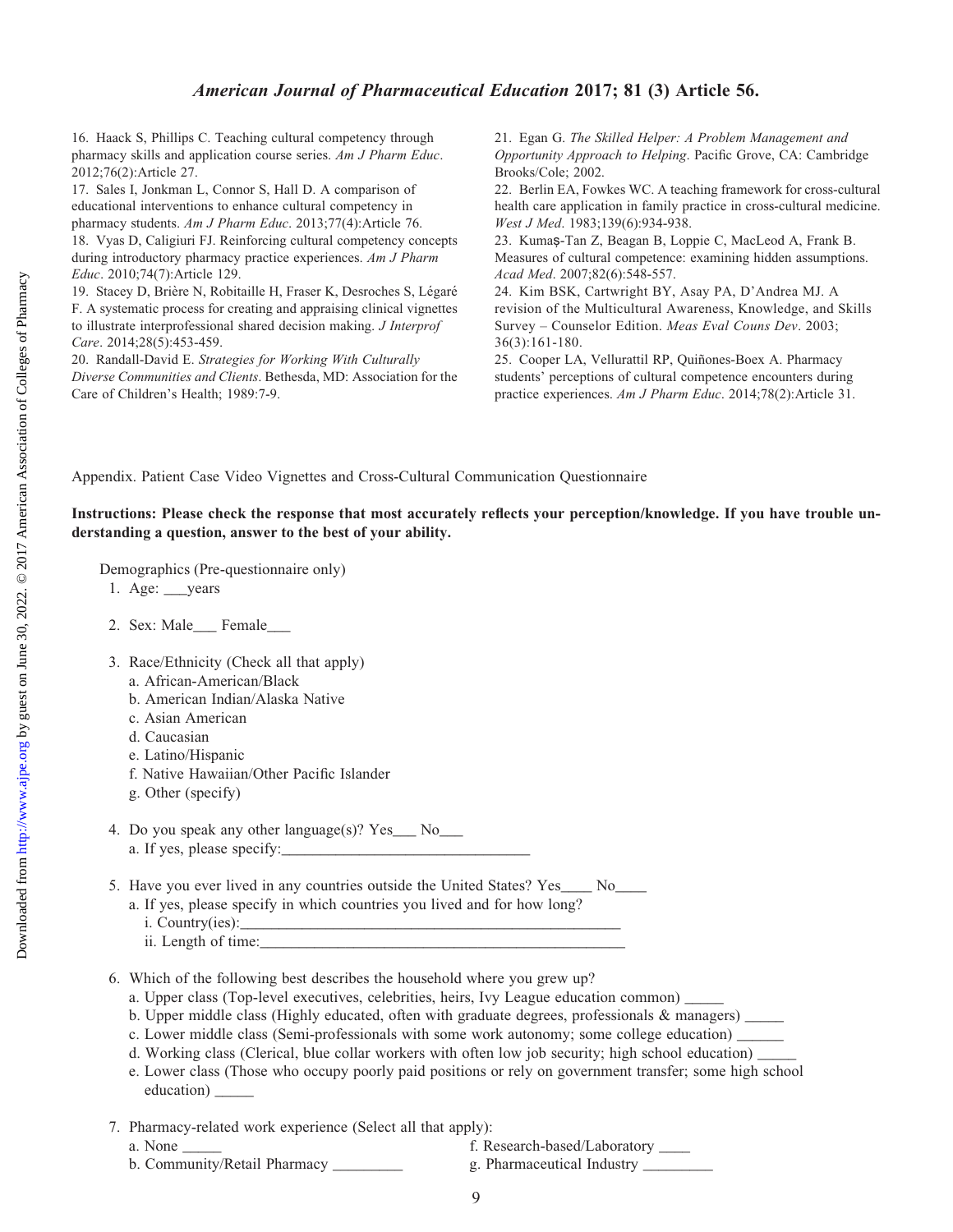## American Journal of Pharmaceutical Education 2017; 81 (3) Article 56.

| c. Independent Pharmacy            | h. Academia                                                                              |
|------------------------------------|------------------------------------------------------------------------------------------|
| d. Institution/Hospital Pharmacy _ | i. Other (specify): $\_\_\_\_\_\_\_\_\_\_\_\_\_\_\_\_\_\_\_\_\_\_\_\_\_\_\_\_\_\_\_\_\_$ |
| e. Ambulatory Care                 |                                                                                          |

8. How comfortable are you providing culturally competent care? (Please circle the appropriate response) Not at all A little Somewhat Quite a bit Very

Knowledge: (Pre- and Post-questionnaire)

- 1. A pharmacist does NOT need to be fully aware of their own culture, biases, or communication style in order to practice in a culturally competent manner.
	- a. True
	- b. False
- 2. "Cross-racial" or "cross-ethnic" is another way to label "cross-cultural" interactions with patients. This statement is: a. True
	- b. False
- 3. A young African American male wearing baggy clothes walks up to the pharmacy counter to pick up his prescription and only has cash to pay. The pharmacist assumes he is going to cause commotion because the prescription is not covered by any insurance and is expensive. Because she doesn't want to deal with him she makes the technician help him. Which cross-cultural barrier is being demonstrated in this case?
	- a. Assumed similarity
	- b. Nonverbal communication
	- c. Lack of cultural knowledge
	- d. Fear and distrust
- 4. A Muslim pharmacist is filling a prenatal vitamin for an Arab pregnant patient at the pharmacy. Upon counseling, she congratulates the patient and remarks," Your husband must be very happy." The patient replies, "Actually my wife is very happy this round of IVF worked." Which cross-cultural barrier is being demonstrated in this case?
	- a. Assumed similarity
	- b. Stereotyping
	- c. Lack of cultural knowledge
	- d. Language barrier
- 5. An African-American nurse is caring for a middle-aged Latina woman several hours after the patient had undergone surgery. A Latino physician commented to the nurse that the patient appeared to be in a great deal of postoperative pain. The nurse immediately dismissed his perception, informing him that she took a course in cross-cultural medicine and recalled that, "Hispanic patients over express the pain they are feeling." Which cross-cultural barrier is being demonstrated in this case?
	- a. Assumed similarity
	- b. Stereotyping
	- c. Lack of cultural knowledge
	- d. Language barrier
- 6. Mr. Smith is brought into the hospital by his wife for severe breathing problems associated with his COPD. Upon admission, the medical team realizes that the patient is deaf and is unable to communicate with them. Mrs. Smith, who is not deaf tells the team that they communicate with each other using American Sign Language (ASL). One of the medical students on the team says he also know some basic ASL and offers to obtain information from the patient regarding the exacerbation. What is the best course of action for communicating with Mr. Smith?
	- a. Make a call for a hospital medical interpreter
	- b. Use the medical student as the interpreter
	- c. Use the patient's wife as the interpreter
- 7. Which of the following nonverbal method(s) during a counseling session allows the pharmacist to show respect an establish trust with their patient? (Select all that apply)
	- a. Use open posture